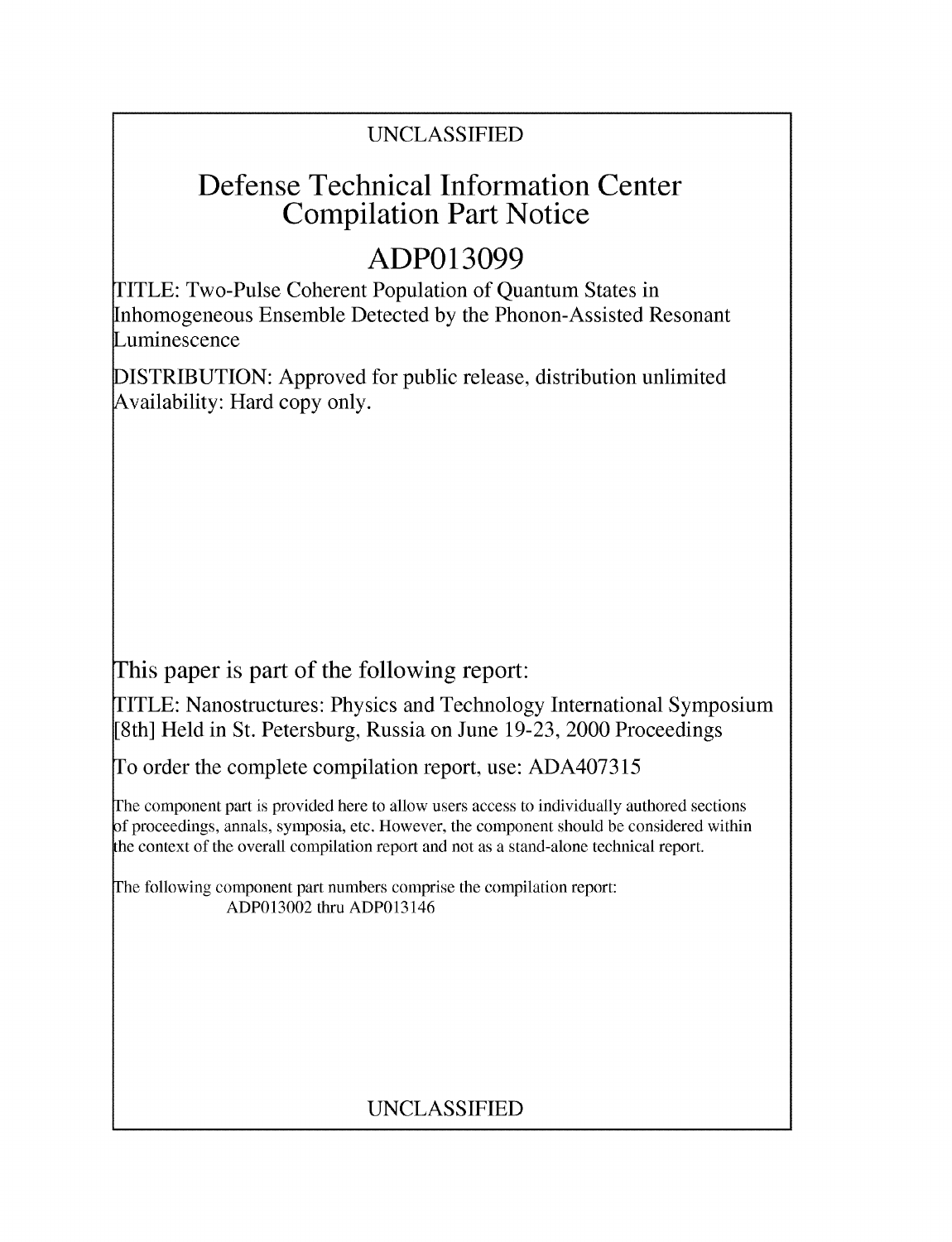## Two-pulse coherent population of quantum states in inhomogeneous ensemble detected **by** the phonon-assisted resonant luminescence

A. Baranov†‡, V. Davydov†‡, A. Fedorov‡§, H.-W. Ren†, S. Sugou†¶ and Y. Masumoto†§ **T** ERATO Single Quantum Dot Project, JST, 5-9-9 Tokodai, Tsukuba, Ibaraki 300-2635, Japan -: S. I. Vavilov State Optical Institute, St Petersburg, 199034, Russia **9[** Opto-Electronics Research Lab., NEC Corp., Tsukuba, Ibaraki 305-8501, Japan § Institute of Physics, University of Tsukuba, Tsukuba, Ibaraki 305-8571, Japan

Abstract. The novel technique of coherent control of quantum states in semiconductor nanostructures was applied to the inhomogeneously broadened ensemble of quantum dots. By taking an advantage of the interaction between electronic states in quantum dots and phonons in the host matrix the inhomogeneous broadening was effectively eliminated. The coherence decay rate was measured.

### Introduction

Recent development of ultra-short pulse tunable lasers has opened numerous opportunities in time-domain spectroscopy of quantum systems. Typical example of the great value of this approach in the field of semiconductor quantum dots (QDs) was published recently **[ ].** That work took advantage of the narrow optical transitions in the single QD selected from ones formed by the natural width fluctuations of the quantum well.

The present work is devoted to testing a different approach based on the spectral narrowing of the response of the inhomogeneously broadened system containing a large number of QSs. The core idea of this technique is to utilize the intrinsic narrow resonances in the III-V semiconductor heterostructures **-** optical phonons of the host matrix crystal **[ ].** These resonances can tightly bound the energy positions of levels excited by laser and those whose luminescence is detected.

## 1. Experimental

## *1.1. Sample*

The sample studied was grown by the gas source molecular beam epitaxy on the GaAs substrate and contains InGaAs quantum well sandwiched between epitaxial GaAs barriers. QDs are formed in the concentrations of local strains caused by the InP stressors grown in Stranskii-Krastanow mode on top of the whole structure. Details of the sample structure were published elsewhere [3].

It is the property of that kind of structures, that longitudinal (LO) and transversal (TO) optical phonons of the GaAs possess a narrow spectral width of the order of < **I** meV and, on the other hand, are strongly coupled to the electronic states of stress-induces quantum dots. This coupling results in strong quasi-Raman lines in the resonant photoluminescence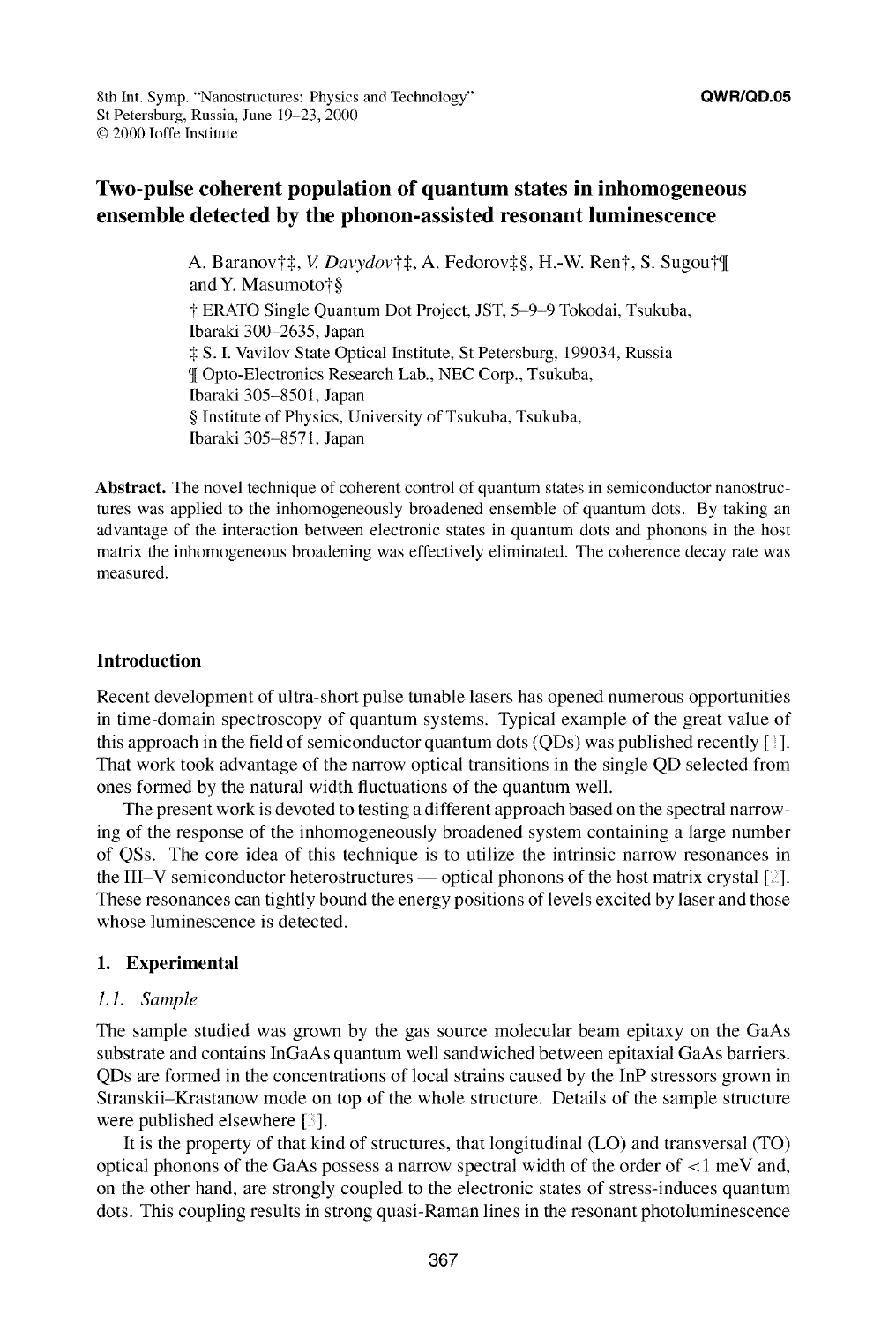1400<sup>'</sup><br>Extensity **<sup>0</sup>**ILI **/1 3c0 <sup>I</sup>** Stoke shift (meV)

 $33.59 \text{ meV}$ <br> $\Delta < 0.2 \text{ meV}$   $36.56 \text{ meV}$ 

2100 s2101, Stressor

slit 200  $\mu$ m, step 1 Å

of the stress-induced InAs quantum dots. Po- laser, LIA **-** lock-in amplifiers, PD **-** phositions and widths of the TO (peak with lower todiodes,  $M$  - monochromators,  $S$  - sample energy) and LO (higher energy peak) phonons in cryostat, PMT — photomultiplier, F — fiber are shown. bundle, C — counter, PC — computer.



Fig. 1. Resonant photoluminescence spectrum Fig. 2. Experimental setup. Notation: Ti:S

(RPL) spectra. An example of such a spectrum is shown in Fig. **1.** The similar picture is observed in the photoluminescence excitation spectra.

#### *1.2. Setup*

The core parts of the experimental setup (schematically shown in Fig. 2) are the mode-locked tunable Ti:sapphire laser, modified Michelson interferometer, **I** m double monochromator and acquisition electronics.

Time sweep was implemented by precise mechanical displacement of one of the interferometer's retroreflectors by means of piezo microstepper motor. Both beams of the laser light emerging from the interferometer consist of the pairs of coherent pulses separated by the time delay  $\Delta t$  up to few hundreds picoseconds.

To obtain the exact measure of the  $\Delta t$ , we extract single narrow spectral component from one of this light beams by use of the auxiliarry "reference" monochromator (MI) tuned to a wavelength  $\lambda_R$  somewhere within the spectrum of the laser pulses. The mean intensity  $I_R$  of this component is detected by the photodiode (PD2) placed behind the output slit and can be described by an equation

$$
I_R = I_{R_0} \left[ 1 + r(\Delta t) \cos \left( 2\pi \frac{c}{\lambda_R} \Delta t \right) \right],\tag{1}
$$

where  $I_{R_0}$  is a constant proportional to the laser power at the wavelength  $\lambda_R$  and combined efficiency of the monochromator and photodiode, and the slowly changing envelope  $r$  is determined by the finite bandwidth of the auxiliarry monochromator and minor misalignments of the interferometer during the scan. In our experiments the value  $r(0)$  is almost 100% and gradually falls to about 30% at the  $\Delta t \approx 200$  ps.

The small part of the same beam was split off by the beamsplitter and detected by the broadband photodetector (PD1), that is plain photodiode without any spectral filters (except for the laser spectrum itself, of course). The signal from this photodetector  $I_A$  obeys the formula

$$
I_A = I_{A_0} \left[ 1 + a(\Delta t) \cos \left( 2\pi \frac{c}{\lambda_0} \Delta t \right) \right].
$$
 (2)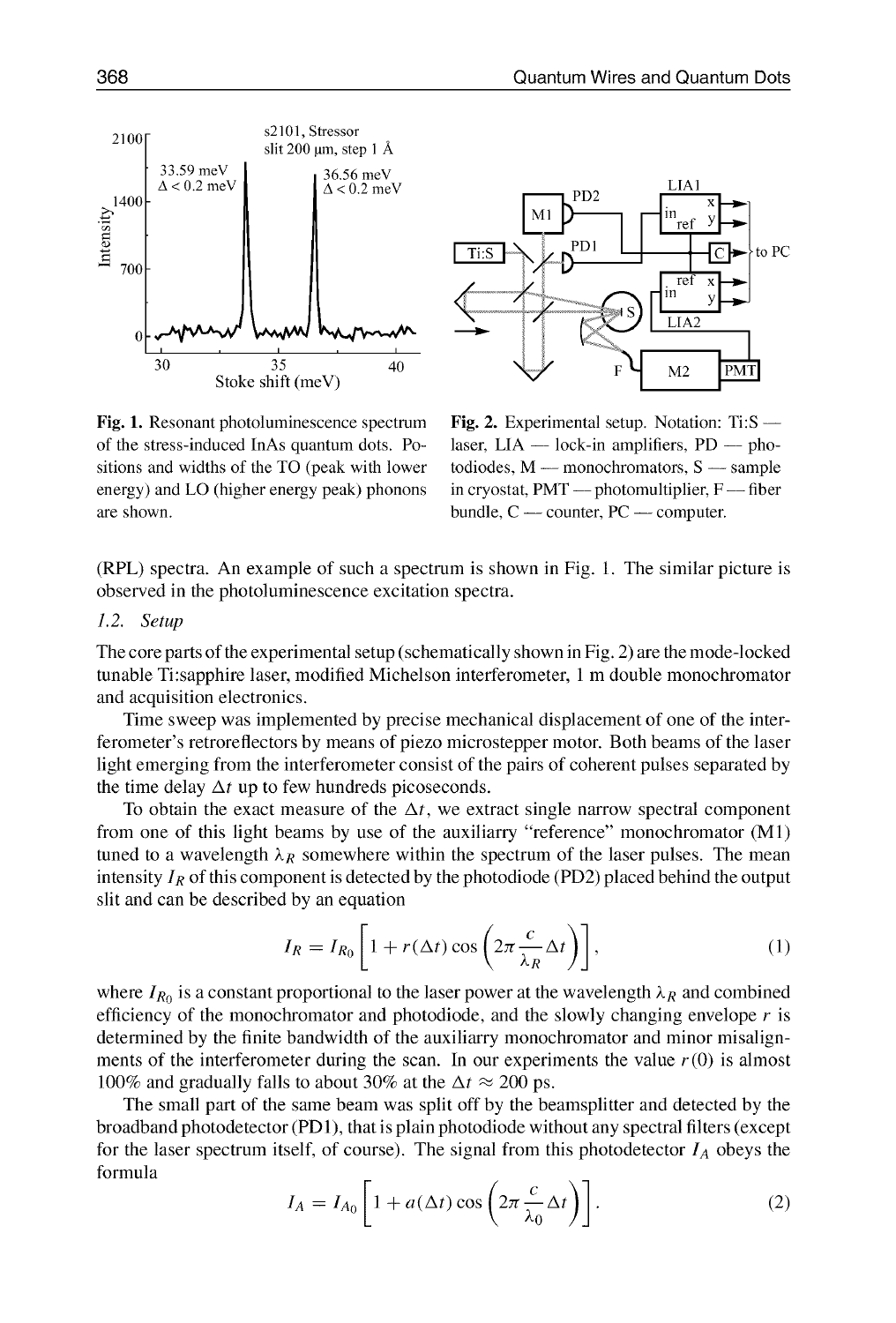This formula is quite similar to the Eqn. **1,** however it's terms bear a different physical sense. The  $\lambda_0$  term is the mean wavelength of the laser pulse (which coincides with the wavelength of the spectral maximum for typical symmetric pulses of Ti:sapphire laser), and the envelope  $a(\Delta t)$  describes an amplitude of the autocorrelation function of light *electric field.* For the transform-limited pulses, this term is equal to the square root of the light *intensity* autocorrelation function usually obtained by the autocorrelators with nonlinear crystals.

The remaining second laser beam is routed to illuminate the sample (S) immersed in the superfluid helium inside the cryostat. Because this beam has already passed the interferometer, both pulses are filling exactly the same spatial mode, and their mutual coherence does not suffer from the quality of the routing optics, cryostat windows and sample surface. The luminescence of the sample is collected by the spherical mirror and fed to the double monochromator (M2) through the fiber bundle (F). Monochromator is equipped with the cooled infrared photomultiplier tube (PMT) and tuned to the wavelength  $\lambda_d$  such, that energy of photon of this wavelength is 1 LO phonon lower than the mean energy of laser photons. It effectively detects the luminescence excited at the wavelength

$$
\lambda_e = 1 \left( \frac{1}{\lambda_d} + \frac{\Omega_{LO}}{2\pi c} \right)^{-1}
$$

The intensity of luminescence light detected by the PMT is described by the already familiar formula

$$
I_L = I_{L_0} \left[ 1 - l(\Delta t) \cos \left( 2\pi \frac{c}{\lambda_e} \Delta t \right) \right],
$$
 (3)

where both the envelope  $l(\Delta t)$  and the effective detection wavelength  $\lambda_e$  are determined by the *combined* properties of the sample and monocromator together. Knowing the properties of monochromator (or just taking a limit of series of measurements with different slit widths) we can obtain the desired dephasing time from the decay of the envelope  $l$ . The minus sign comes from the odd number of reflections of this beam off the interferometer's beamsplitters.

Data acquisition while continuously scanning the intrferometer is triggered by the AC component of the signal (1), which also serves as a reference to the two lock-in amplifiers (LIA **I** and 2). One of them collects luminescence (3) from the PMT, and another is used for simultaneous recording of the pulse autocorrelation (2). Because all of the three wavelengths in this formulae are chosen to almost coincide, the input signals of the LIA are oscillating at the frequency very close to the reference which allows us to use long accumulation time constants in order to improve signal to noise ratio. In this case the good estimations for the envelope functions  $a$  and  $l$  can be obtained just from the amplitude  $\sqrt{x^2 + y^2}$  of the corresponding LIA output.

#### 2. Results and discussion

In Fig. 3 several of traces  $I(\Delta t)$  are presented taken with the different values of the slit width of monochromator. Also the autocorrelation  $a(\Delta t)$  was recorded.

It can be seen from this data, that in the limit of the narrow slit the envelope takes a simple form of

$$
l(\Delta t) = \exp\left(-\left|\frac{\Delta t}{\tau}\right|\right),\tag{4}
$$